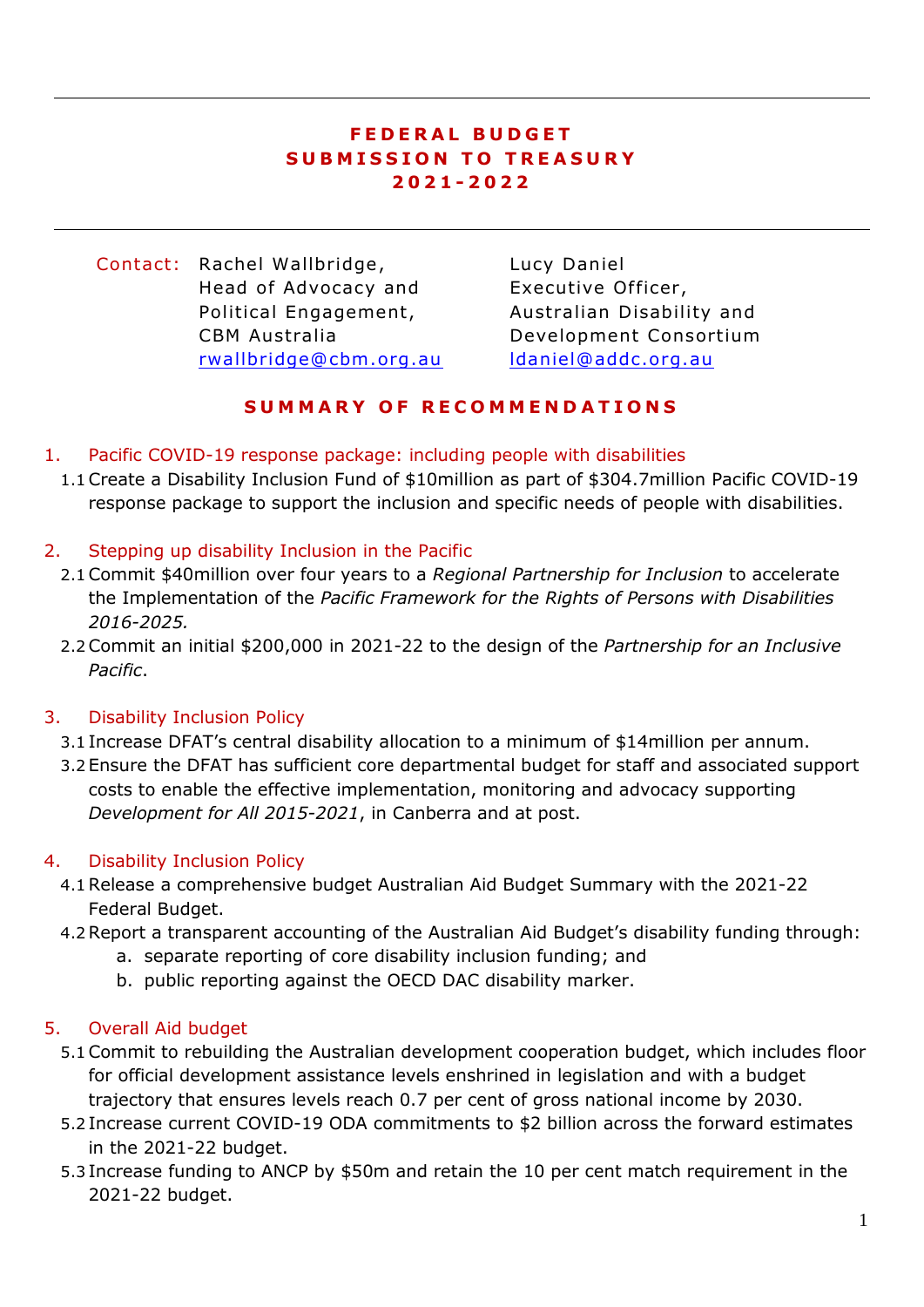## **INTRODUCTION**

Including people with disabilities in development investments not only upholds Australia's values-based and strategic commitments; it also maximises value. Australia has made commitments to leave no one behind and this means ensuring that, by 2030, people with disabilities along with others will no longer experience barriers to improvements in education, employment, access to infrastructure, health or gender equality. Disability inclusion cuts across all programs, sectors and contexts of Australian development policy and requires effective and adequate budget to enable continued success for the Australian Government in disability-inclusive development.

In order to support development cooperation activities which best address poverty, inequality and injustice, with particular reference to the needs of people with disabilities, this submission makes eight recommendations relating to inclusive budgeting considerations for the 2021-2022 financial year.

#### **About us**

CBM Australia is an international Christian development agency, committed to improving the quality of life of people with disabilities in the poorest places in the world. In 2020, CBM Australia supported field projects in 12 countries and supported partners including governments, multilateral organisations, non-government organisations and organisations representing people with disabilities OPDs in 21 countries.

CBM Australia is proud to have a partnership with the Department of Foreign Affairs and Trade (DFAT) as part of the Australian NGO Cooperation Program (ANCP), and is a member of the Australian Council for International Development.

The Australian Disability and Development Consortium (ADDC) is an Australian-based network focusing attention, expertise and action on disability issues in developing countries. ADDC has over 700 members including representatives from major Australian international development non-government organisations, the Australian disability movement and Organisations of People with Disabilities, academia, and individuals.

CBM Australia and ADDC welcome the opportunity to make a submission to the 2021-22 federal budget process. The Australian Government has been a champion of and global leader in disability-inclusive development for more than a decade. Key investments within the development cooperation program have supported this role, returning significant results for minimal expense.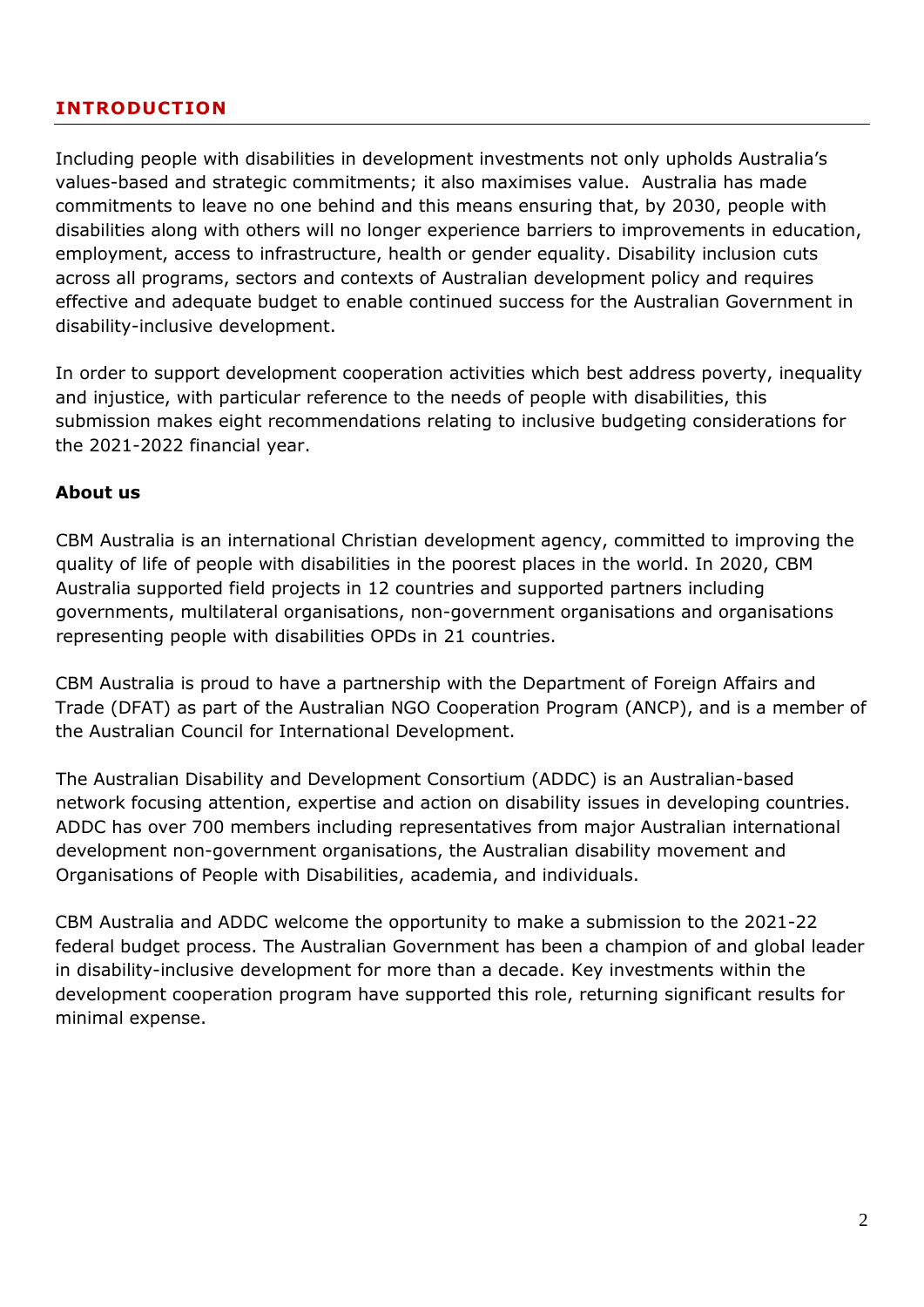## **1. PACIFIC COVID-19 RESPONSE PACKAGE: INCLUDING PEOPLE WITH DISABILITIES**

Reports from OPDs indicate that they are among the hardest hit by the COVID-19 pandemic. People with disabilities have experienced higher job losses, food insecurity and face immense challenges to protecting themselves from the virus.<sup>1</sup> Without strategic intervention, the pandemic is set to widen inequalities and push people with disabilities and their families deeper into poverty. The pandemic has validated the logic of focusing on pre-conditions to inclusion or on specific interventions with people with disabilities.<sup>2</sup> This means, laying the foundations for people with disabilities to be included in mainstream services and all aspects of community life, such as the provision of assistive devices.

The Australian government made a commitment in *Partnerships for Recovery* to 'support people with disabilities, in light of the multiple layers of exclusion they face and effectively addressing the needs of the most vulnerable provides the bedrock for social cohesion.<sup>'3</sup> In order to bring this policy commitment to fruition we recommend the Department of Foreign Affairs and Trade (DFAT) create a COVID-19 Disability Inclusion Fund of \$10million as part of \$304.7million Pacific COVID-19 response package.

#### Table 1: COVID-19 Disability Inclusion Fund

1

| Investment 2021-22 2022-23 |                     |   | 2023-24 | 2024-25 | Total |
|----------------------------|---------------------|---|---------|---------|-------|
| 1. Disability              | $\frac{1}{2}$ \$10m | - |         | -       | \$10m |
| <b>Inclusion Fund</b>      |                     |   |         |         |       |

CBM and ADDC propose that DFAT posts or partners apply for funds via this fund to support their disability inclusion work in the Pacific and Timor Leste. We propose the fund places priority on the pillars of the *Partnerships for Recovery* strategy with cross cutting initiatives that ensure the foundations are in place for people with disabilities to engage, such as providing assistive devices and consulting on program design with people with disabilities. This could include:

- i *Health security*: Inclusive public health information, inclusive gender-based violence and sexual and reproductive health services and initiatives to support equitable access to a vaccine.
- ii *Economic recovery*: Job creation investments include specific streams for people with disabilities.
- iii *Stability*: Ensure social protection schemes are accessible to people with disabilities and account for the specific needs and additional cost of disability.

<sup>1</sup> E.g. see Disability Right Monitor (2020) *Disability rights during the [pandemic:](https://covid-drm.org/) A global report on findings of the [COVID-19](https://covid-drm.org/) Disability Rights Monitor*

<sup>2</sup> Pacific Disability Forum, *Towards an Inclusive and Resilient Pacific: Strategic Plan 2021-2025,* 3.

<sup>3</sup> Department of Foreign Affairs and Trade (2020), *Partnerships for Recovery: Australia's COVID-19 Development Response,* p.11.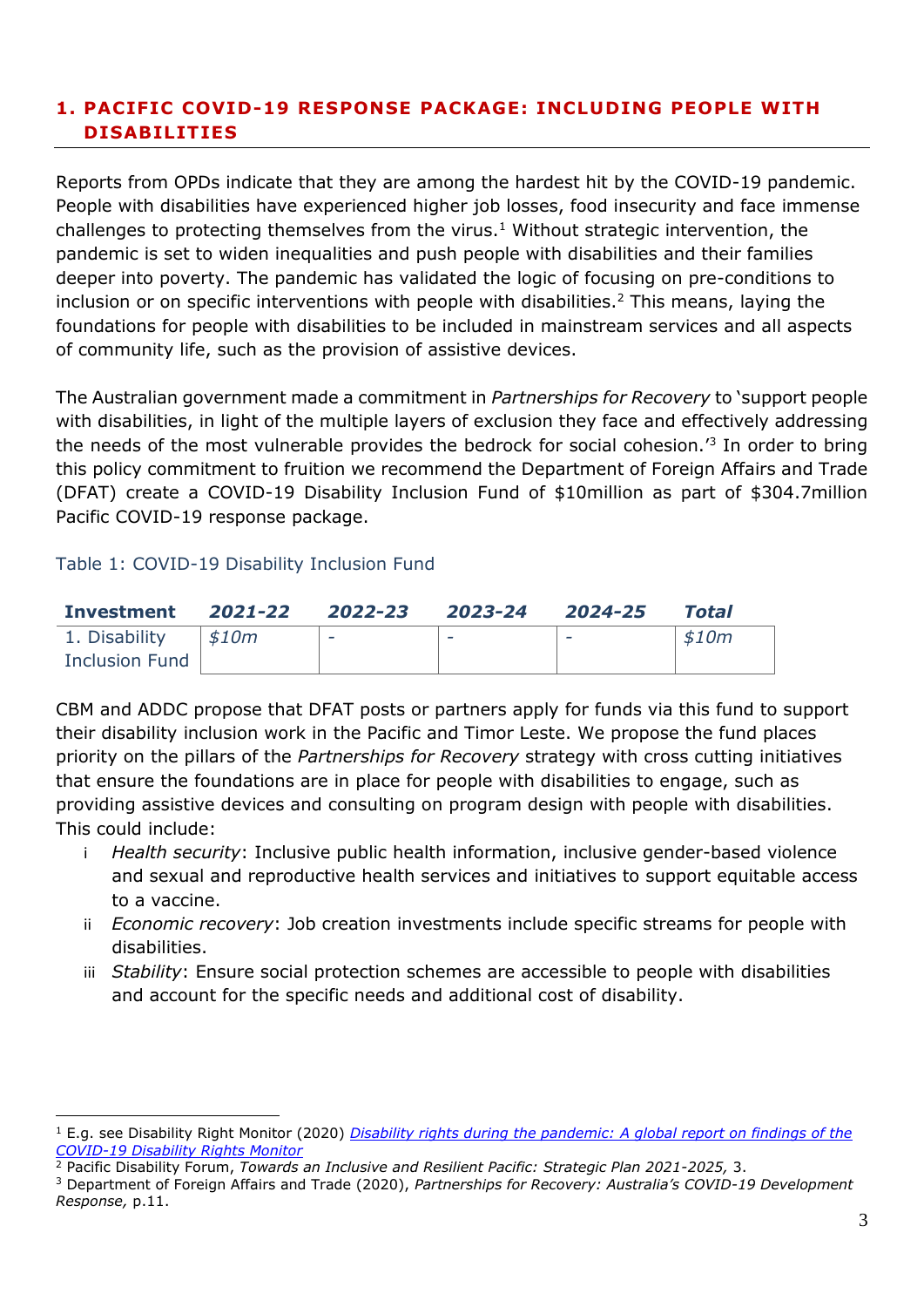#### **Recommendation**

### **1. Pacific COVID-19 response package: including people with disabilities**

1.1 Create a Disability Inclusion Fund of \$10million as part of \$304.7million Pacific COVID-19 response package to support the inclusion and specific needs of people with disabilities.

## **2. STEPPING UP DISABILITY INCLUSION IN THE PACIFIC**

CBM Australia and ADDC recommend Australia commits \$40million over four years to fund a *Partnership for an Inclusive Pacific (PIP)* to accelerate the implementation of the *Pacific Framework for the Rights of Persons with Disabilities 2016-2025* (PFRPD)<sup>4</sup> and ensure preconditions are in place for the effective inclusion of people with disabilities. An initial commitment of \$200,000 in 2021-22 is required to support the design of PIP.

| <b>Investment</b> | 2021-22 2022- | 23                       | 2023-<br>24 | 2024-<br>25 | $2025 -$<br>26 | <b>Total</b> |
|-------------------|---------------|--------------------------|-------------|-------------|----------------|--------------|
| 2a. Design $-$    | \$200,000     | $\overline{\phantom{a}}$ | ٠           |             |                | \$200,000    |
| Partnership for   |               |                          |             |             |                |              |
| an Inclusive      |               |                          |             |             |                |              |
| Pacific           |               |                          |             |             |                |              |
| 2b.               |               | \$10m                    | \$10m       | \$10m       | \$10m          | \$40m        |
| Implementation    |               |                          |             |             |                |              |
| - Partnership for |               |                          |             |             |                |              |
| an Inclusive      |               |                          |             |             |                |              |
| Pacific           |               |                          |             |             |                |              |

Table 2: Partnership for an Inclusive Pacific

This proposal sets out a possible model for a regional partnership that requires further testing and development in response to feedback from stakeholders and finalisation during a design phase. PIP would include four components:

### *1 - Disability Inclusion Priority Initiatives*

This component would seek to address some key preconditions to inclusion applicable for all PICs.

### *2 – Technical Advice and Research*

1

This component would provide coordinated research or technical advice in response to requests from Pacific Island Countries (PICs) and OPDs. For example, specialist advice in relation to data collection and analysis and approaches to inclusive education and employment.

### *3 –Disability Services Workforce Planning and Development*

<sup>4</sup> For more information on the Pacific Framework on the Rights of Persons with Disabilities, see <https://www.forumsec.org/wp-content/uploads/2018/05/PFRPD.pdf>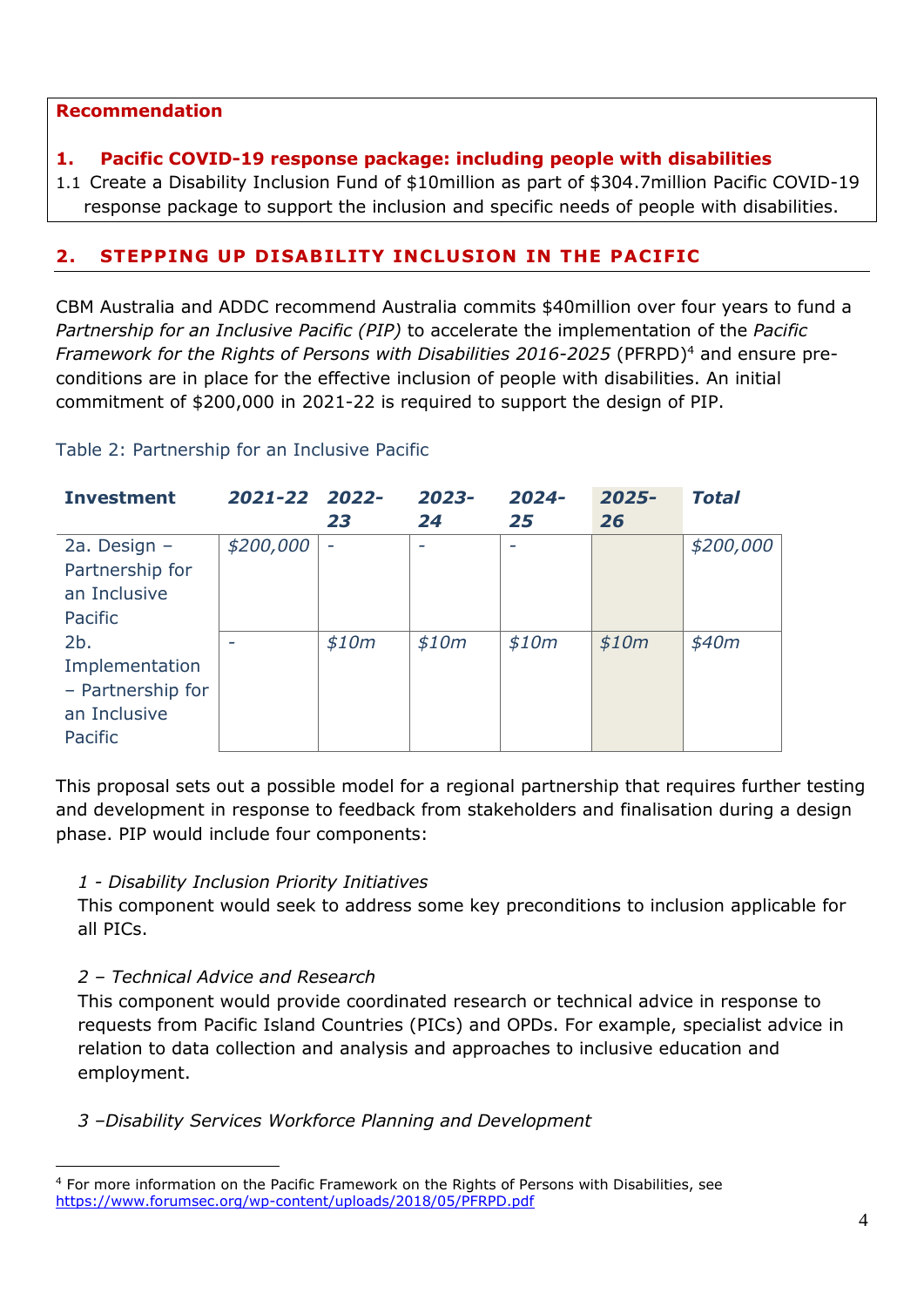Recognising the shortage of a skilled workforce for disability service provision, this component could include both strategic volunteer placements combined with support for coordinated workforce development and capacity strengthening of disability professionals.

# *4 – PFRPD Implementation Fund*

This would be the largest component in financial terms and would provide funding for PICs to invest in scaling up support for pilot initiatives in key areas. We proposed that access to funds under this component would require a joint application from government and civil society.

The initial proposal in 2021-22 is for \$200,000 in to fund a design process. Extensive consultation with PICs and OPDs would be critical to access understanding of existing gaps and opportunities, wide expertise and ensure any partnership found widespread support. We propose that the design team explored learning from similar funds and look for robust and inclusive governance mechanisms. CBM Australia and ADDC urge DFAT to utilise its leadership on disability and convening ability to rally support from other donors as part of the design phase.

# **Rationale**

The Pacific Disability Forum (PDF)<sup>5</sup> estimates there are 1.7 million people with disabilities in the Pacific. PICs have expressed commitment towards addressing the barriers faced by people with disabilities. Governments in the region have jointly adopted the PFRPD. PICs expenditures dedicated to people with disabilities is about 0.1 per cent of GDP compared with 2.2 per cent on average in European Union countries<sup>6</sup>, with a heavy reliance on ODA to fund many of the disability inclusion initiatives and costs.<sup>7</sup>

Systemic change will only come about through intentional implementation of the PFRDP, requiring sustained ongoing increases in domestic resource allocation, alongside significant increase ODA contributions and overarching, coordinated programming that will address the existing gaps in disability inclusive development.

A pooled, Pacific partnership to support PFRPD will provide greater coordination of resources and priorities, better sharing of lessons from examples of good practice, and economies of scale for service provision. A strong partnership approach – seeking buy-in from a range of donors, implementing partners and PIC governments - will enhance coordination, scale and efficient allocation of resources.

<sup>6</sup>Cote, A. and Alexandre Cote and Balsubramanian, M. The New Normal: Getting Governments to spend [more and better] for [inclusion] of all persons with disabilities. May 2019. Available from <https://asksource.info/sites/all/modules/pubdlcnt/pubdlcnt.php?fid=1239>

<sup>1</sup> <sup>5</sup> PDF is the regional peak body on disability - established by people with disabilities themselves, their representative organisations and like-minded partners in 2002.

<sup>7</sup> Pacific Disability Forum (2018) *SDG-CRPD Monitoring Report,* available from https://www.internationaldisabilityalliance.org/sites/default/files/pdf\_sdq.crpd\_report\_.pdf p.1*.*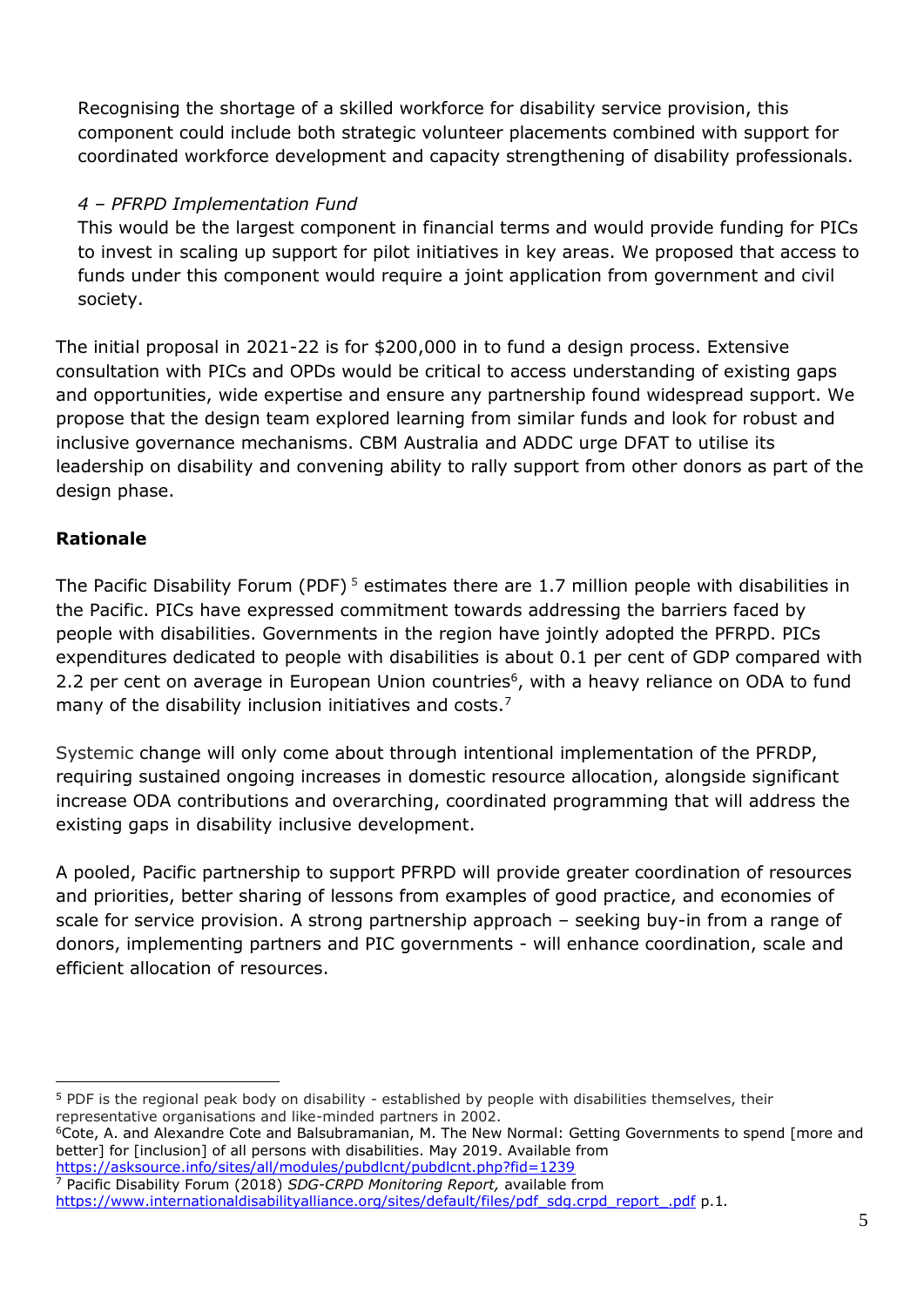#### **2. Stepping up disability inclusion in the Pacific**

- 2.1 Commit \$40million over four years to a *Regional Partnership for Inclusion* to accelerate the Implementation of the *Pacific Framework for the Rights of Persons with Disabilities 2016-2025.*
- 2.2 Commit an initial \$200,000 in 2021-22 to the design of the *Partnership for an Inclusive Pacific*.

# **3. DISABILITY INCLUSION POLICY**

CBM Australia and ADDC recommend that DFAT increase its central disability allocation to a minimum of \$14million per annum. This will ensure Australia can meet its commitments to ensuring people with disabilities are included in regional COVID-19 response and recovery and international development programming.

## Table 3: DFAT's Central Disability Allocation

1

| Investment                       | 2021-22 | 2022-23 | 2023-24  | 2024-25 | Total   |
|----------------------------------|---------|---------|----------|---------|---------|
| DFAT's central $\frac{44.4m}{ }$ |         | \$4.6m  | \$4.8m\$ | \$5.0m  | \$18.8m |
| disability                       |         |         |          |         |         |
| allocation                       |         |         |          |         |         |

In the 2020-21 budget, DFAT's central disability allocation was cut by 25 per cent from a long-standing figure of \$12.9m to \$9.6m. While a relatively modest amount in the overall aid budget, this investment is significant in providing core resources for disability inclusion across the aid program. This central allocation to disability inclusion is distinct from disability funding in mainstream programs and disability specific programming, however it is crucially supports these. The support, partnerships, technical expertise and global leadership this central allocation leverages, is foundational to enabling DFAT to implement adequate disability inclusion in its programming.

DFAT's central disability inclusion allocation is also crucial to maintaining Australia's strong credibility and reputation for being an ambitious global leader in disability inclusive development. The 2017 Office of Development Effectiveness (ODE) evaluation confirmed that Australia is seen as an influential and credible leader in this field. <sup>8</sup> However, this report cautioned that ongoing investment in disability is required to secure Australia's hard-won wins and strong standing in disability inclusion. Furthermore, 2021 will be a particularly critical year in disability inclusion policy, with the conclusion of the current Development for All 2015-2020 Strategy. In 2020 DFAT committed to extending the strategy to 2021 and consulting on the development of a new policy.

The implementation of these policy priorities is only as effective as the capacity of those charged with implementing them. We therefore call for DFAT to increase the core departmental budget

<sup>8</sup> Office of Development Effectiveness (2017) *[Unfinished Business: Evaluation of Australian Advocacy for Disability](https://www.dfat.gov.au/sites/default/files/evaluation-australian-advocacy-disability-inclusive-development.pdf) [Inclusive Development](https://www.dfat.gov.au/sites/default/files/evaluation-australian-advocacy-disability-inclusive-development.pdf)*.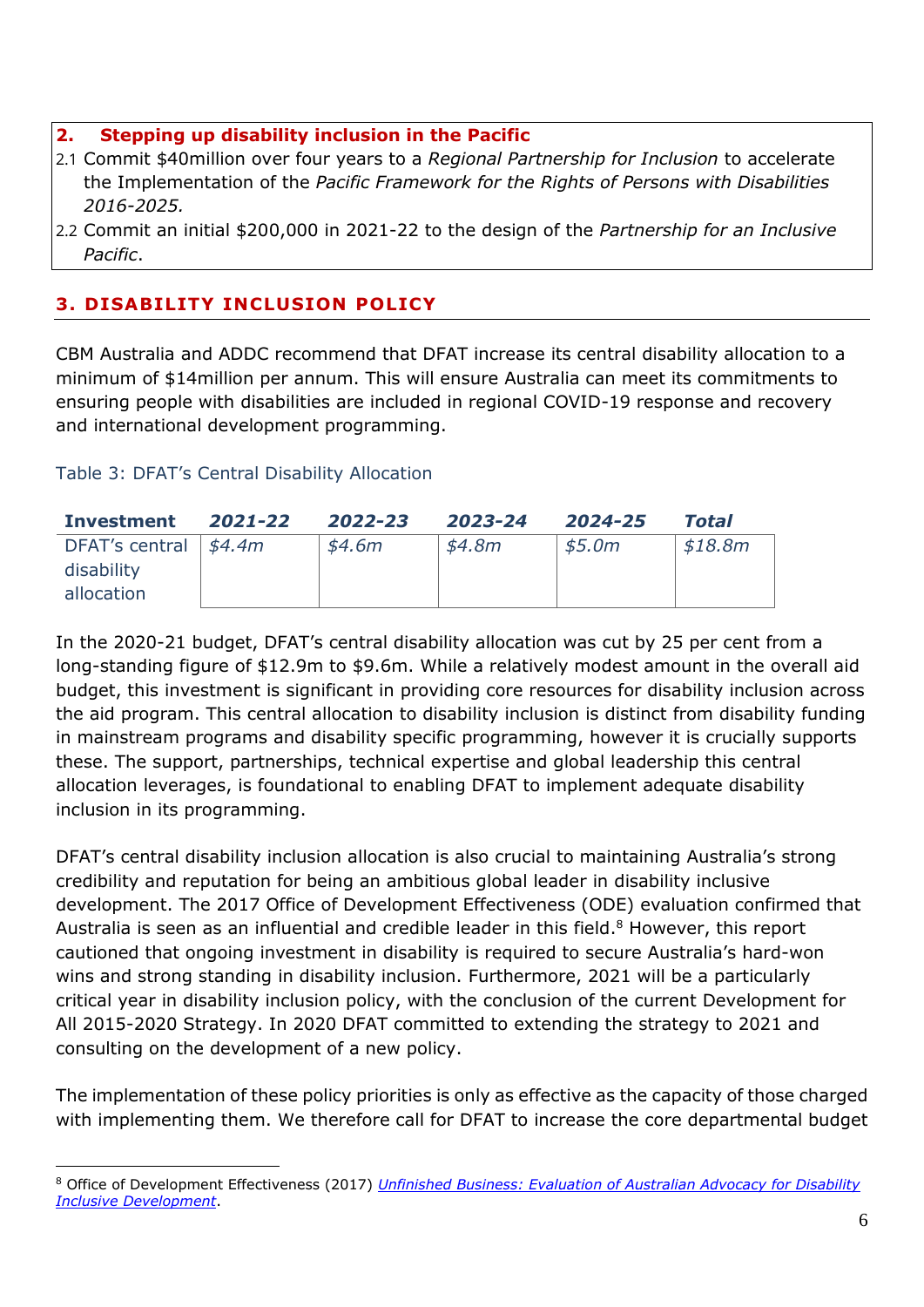available for associated staff and support costs to enable the effective implementation and monitoring of *Development for All 2015-2021*, both in Canberra and at post.

#### **3. Disability Inclusion Policy**

3.1 Increase DFAT's central disability allocation to a minimum of \$14million per annum.

3.2 Ensure the DFAT has sufficient core departmental budget for staff and associated support costs to enable the effective implementation, monitoring and advocacy supporting *Development for All 2015-2021*, in Canberra and at post.

# **4. BUDGET TRANSPARENCY AND REPORTING**

CBM Australia and ADDC recommend that Australia releases a comprehensive Australian Aid Budget Summary with the 2021-22 Federal Budget. In addition, there should be transparent accounting of the Australian Aid Budget's disability funding through separate reporting of its central disability allocation and public reporting against the OECD DAC disability marker.

After the decision to end the Ministerial Statement on Australia's development assistance program (Blue Book) in 2014-15 and some years of variable budget reporting, in 2016-17 DFAT introduced a comprehensive departmental summary the Australian Aid Budget (Orange Book). This detailed information on country, regional and global programs is an important public accountability and transparency measure. While CBM and ADDC recognise that 2020 has been a disruptive year, it was unfortunate that the 2020-21 budget did not include a detailed summary. This practice should be resumed in 2021-22, including as much detailed information as possible on both the 2020-21 and 2021-22 financial years. This must be coupled with a return to the more comprehensive reporting on the overall performance of the aid program, as well as country and regional programs.

In 2016-17 (\$12.9m) and 2017-18 (\$12.9m) the departmental summary included a transparent breakdown of DFAT's central disability budget. However, in 2018-19 this practice ceased with disability funding being incorporated into the 'other sectoral programs' category. The central disability allocation was then cut in 2020-21 budget by 25 per cent. As a leader in disability-inclusive development, Australia should report separately its core disability programming.

In June 2018, the OECD Development Assistance Committee (DAC) introduced a policy marker on the inclusion and empowerment of people with disabilities. Like the gender equality marker, it provided for identification for projects where disability inclusion is a principal or significant objective. 2019 was the first full period of reporting against the marker (for the 2018 calendar year). Australia reported only \$60million to the DAC against the marker. For a leader in disability, this is a disappointing result. DFAT should be utilising the marker during the budget process and in its own performance reporting to track the proportion of the program with disability inclusion as an objective. This would then provide the basis for the introduction of an ambitious target to accelerate disability inclusion efforts in all areas of Australian aid.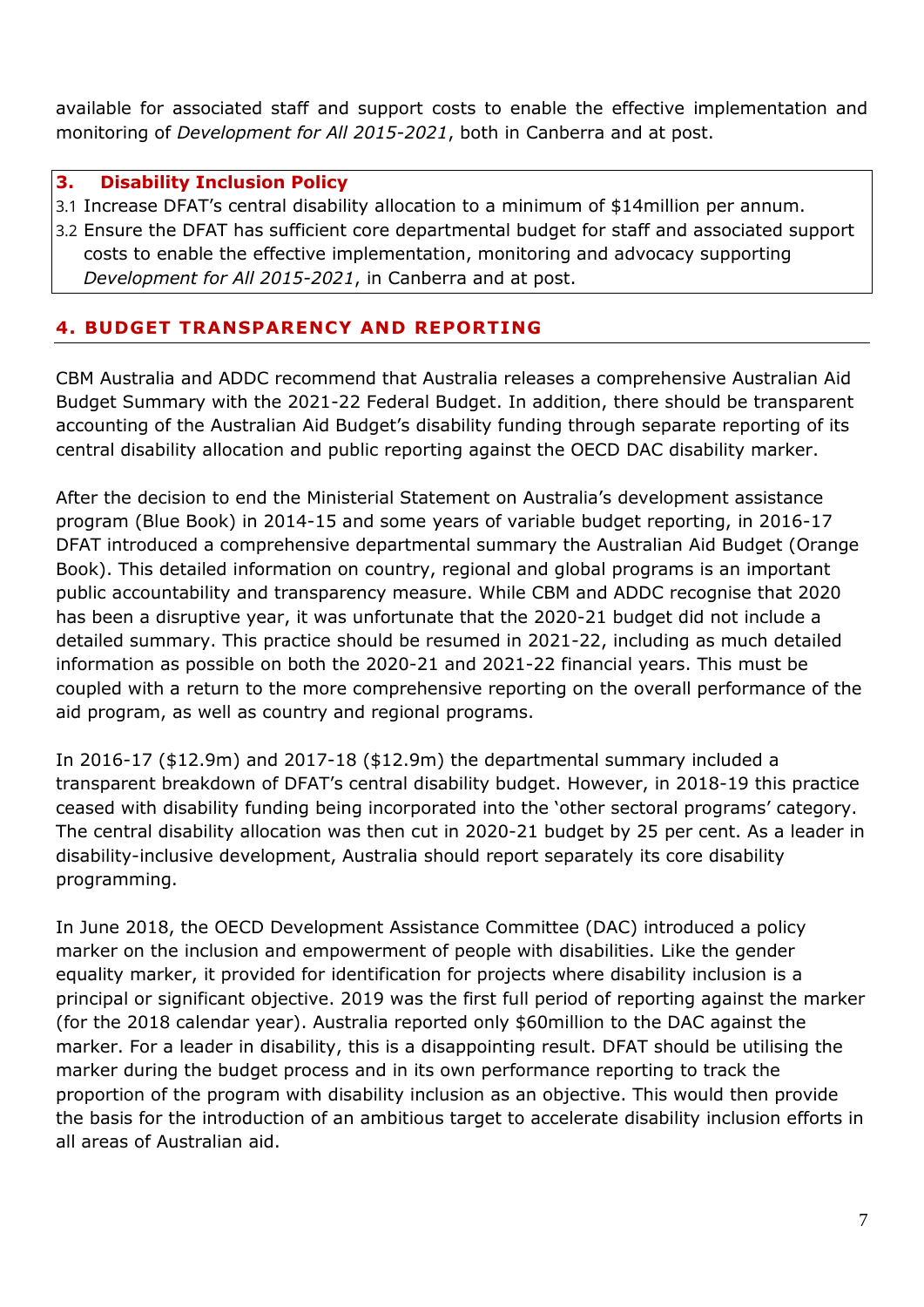#### **4. Budget transparency and reporting**

- 4.1 Release a comprehensive budget Australian Aid Budget Summary with the 2021-22 Federal Budget.
- 4.2 Report a transparent accounting of the Australian Aid Budget's disability funding through:
- a. separate reporting of core disability inclusion funding; and
- b. public reporting against the OECD DAC disability marker.

### **5. OVERALL AID BUDGET**

CBM Australia and ADDC recommend that Australia commits to rebuilding the Australian development cooperation budget, which includes a floor for official development assistance (ODA) levels enshrined in legislation and with a budget trajectory that ensures levels reach 0.7 per cent of gross national income (GNI) by 2030. We also recommend that Australia increase its current COVID-19 ODA commitments to \$2 billion across the forward estimates in the 2021-22 budget.

Since the 2019 election, the Government has implemented further cuts, so that the core aid program is now \$4 billion. While the Australian Government made a number of important commitments to respond and fight COVID-19 in our region, none of these new announcements represent a permanent increase in Australia's international development program.

The scale of the pandemic recovery effort required in our region will be enormous, and to meet the need for the sake of security, stability and human rights in our region, these new investments from the Australian government need to be permanent and ongoing. In the mid-2000s, when the region suffered a devastating natural disaster in the Asian tsunami, there was a bipartisan commitment to stand with the region through a decade long recovery. The global pandemic requires a similar bipartisan commitment to investment. The COVID-19 pandemic will not be over for anyone until it's over for everyone and we must work collectively together to recover and rebuild. As such, the new COVID-19 regional funding announcements made in 2020 should be extended out to the end of the Forward Estimates at the very least, to achieve a \$2billlion increase over the period 2020-21 to 2024-25. This would provide time to assess the trajectory for a permanent increase.

CBM Australia and ADDC also recommend the Australian government increases funding to the Australian NGO Cooperation Program (ANCP) by \$50 million in 2021-22 and retain the 10 per cent match requirement in FY 2021-22.

#### Table 4: ANCP investment

| Investment | 2021-22 | 2022-23 | 2023-24 | 2024-25 | Total    |
|------------|---------|---------|---------|---------|----------|
| 1. ANCP    | \$50m   | \$50m   | \$50m   | \$50m   | ' \$200m |

Australian aid not only reflects the character of most Australians; it is also an effective investment in reducing poverty and inequality, and contributing to mutual development